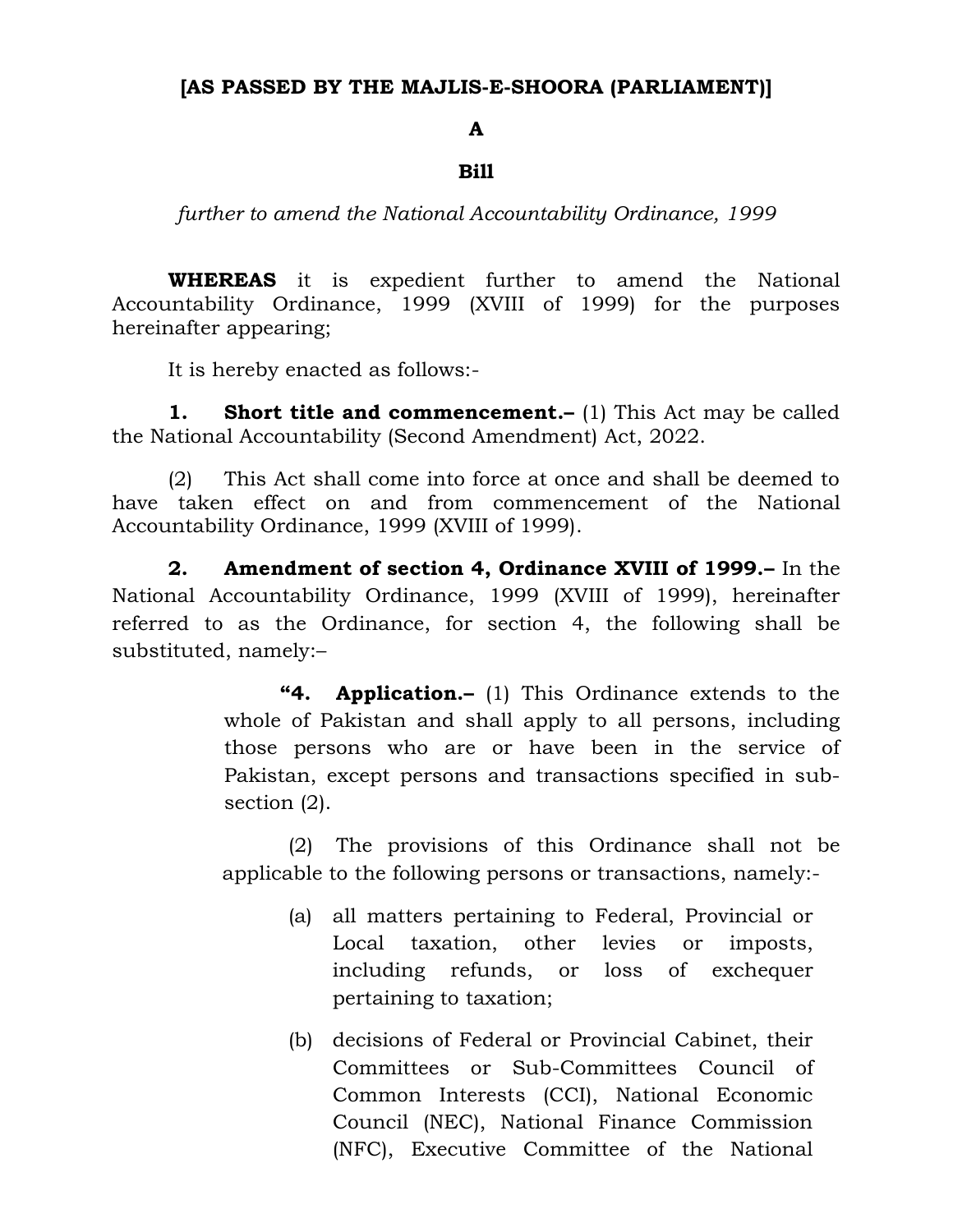Economic Council (ECNEC), Central Development Working Party (CDWP), Provincial Development Working Party (PDWP), Departmental Development Working Party (DDWP), the State Bank of Pakistan and such other bodies except where the holder of the public office has received a monetary gain as a result of such decision;

- (c) any person or entity who, or transaction in relation thereto, which are not directly or indirectly connected with the holder of a public office except offences falling under clauses (ix), (x) and (xi) of sub-section (a) of section 9;
- (d) procedural lapses in performance of any public or governmental work or function, project or scheme, unless there is evidence to prove that a holder of public office or any other person acting on his behalf has been conferred or has received any monetary or other material benefit from that particular public or governmental work or function, whether directly or indirectly on account of such procedural lapses, which the said recipient was otherwise not entitled to receive;
- (e) a decision taken, an advice, report or opinion rendered or given by a public office holder or any other person in the course of his duty, unless there is sufficient evidence to show that the holder of public office or any other person acting on his behalf received or gained any monetary or other material benefit, from that decision, advice, report or opinion, whether directly or indirectly, which the said recipient was otherwise not entitled to receive; and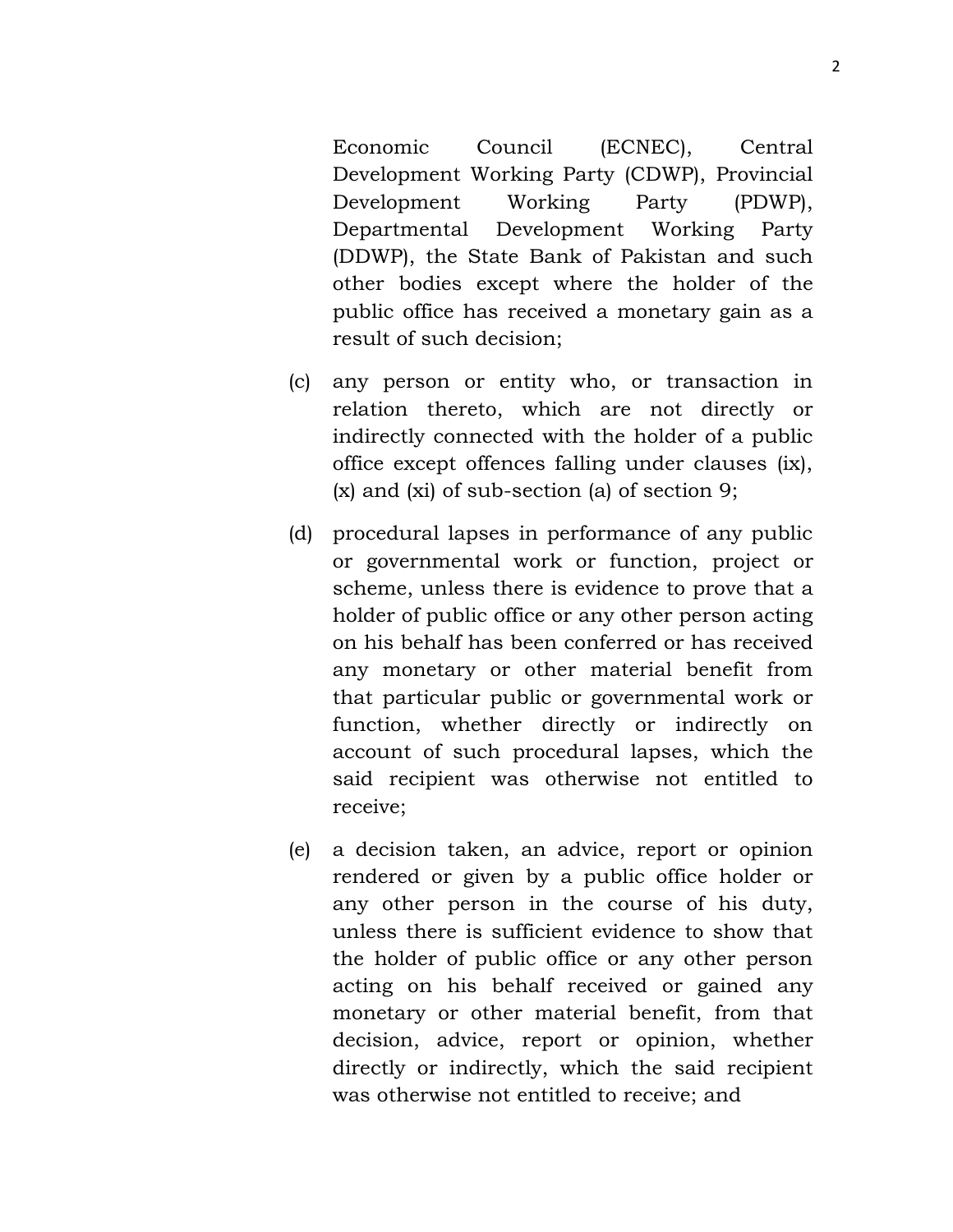(f) all matters, which have been decided by, or fall within the jurisdiction of a regulatory body established under a Federal or Provincial law.

(3) Upon the National Accountability (Amendment) Act, 2022 (\_\_\_ of 2022), coming into force, all pending inquiries, investigations, trials or proceedings under this Ordinance, relating to persons or transactions mentioned in clause (a) of sub-section (2), shall stand transferred to the concerned authorities, departments and Courts under the respective laws.".

**3. Substitution of section 5, Ordinance XVIII of 1999.–** In the Ordinance, for section 5, the following shall be substituted, namely:-

**"5. Definitions.–** In this Ordinance, unless there is anything repugnant in the subject or context,–

- (a) "accused" shall mean a person in respect of whom there are reasonable grounds to believe that he is or has been involved in the commission of any offence triable under this Ordinance or is subject of an investigation or inquiry by the National Accountability Bureau or any other agency authorised by the National Accountability Bureau in this regard under this Ordinance;
- (b) "appropriate Government" means in relation to any person serving in connection with the affairs of the Federation, including any person employed by a corporation, body, financial institution, bank, authority undertaking or any other organization set up, controlled or administered by or under the authority, of the Federal Government, the Federal Government and in other cases the Provincial Government or the local government concerned;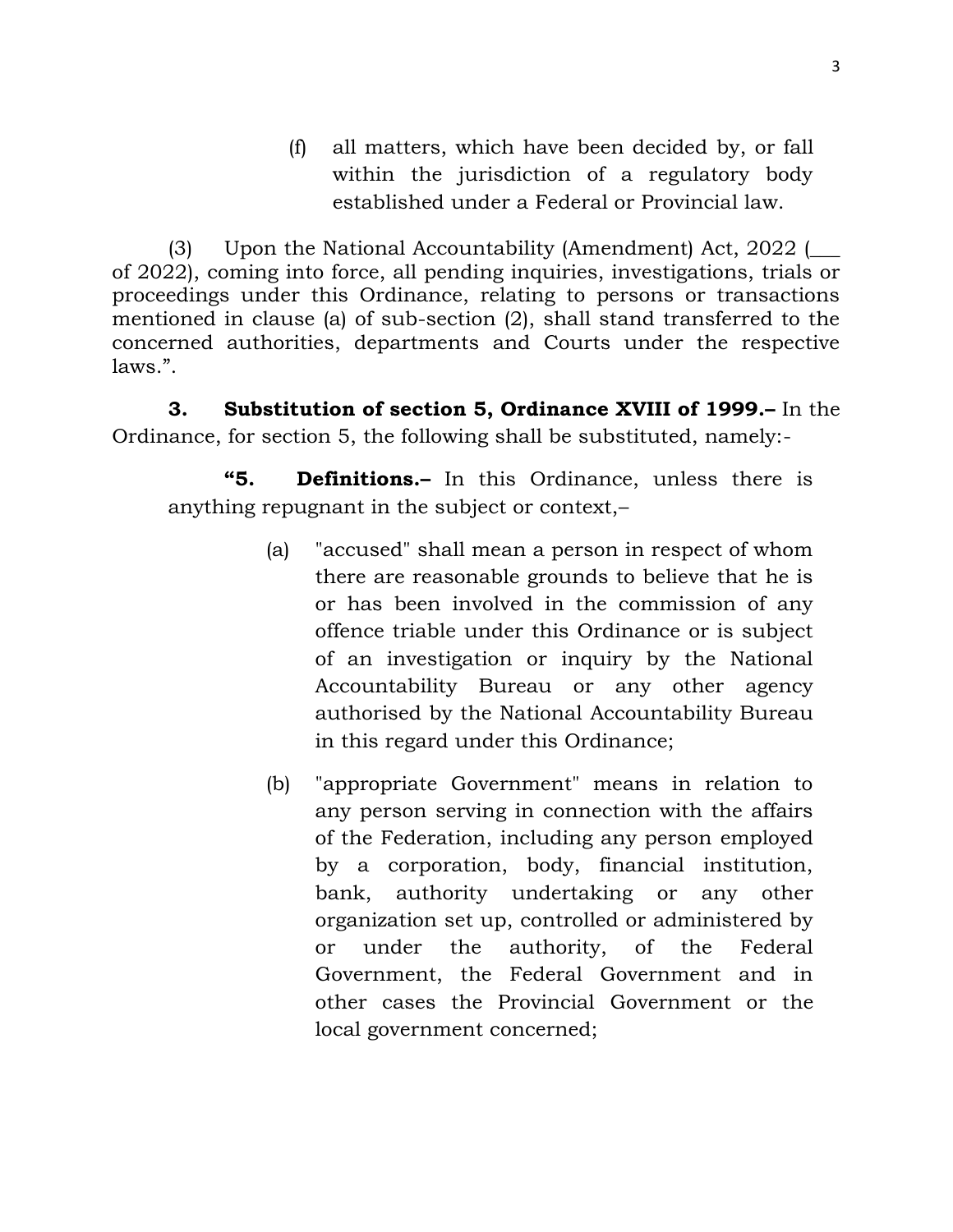- (c) "asset" includes all kinds of property owned by or belonging to an accused or held as *benami* whether within or outside Pakistan;
- (d) "associates" means—
	- (i) any person who is or has been managing the affairs of or keeping accounts for the accused or who enjoys or has enjoyed any benefit from the assets;
	- (ii) any association of persons, body of individual, partnership firm or private limited company within the meaning of the Companies Act, 2017 (XIX of 2017), of which the accused is or has been a member, partner or director or which has been promoted, floated, established or run by the accused, whether singly or jointly, with other persons;
	- (iii) a trustee of any trust declared by the accused, or of which the accused is also a trustee or a beneficiary; and
	- (iv) a *Benamidar*.
- (e) *"Benamidar"* means a person who ostensibly holds any property of an accused on his behalf for the benefit and enjoyment of the accused.

*Explanation***.–** A property shall only be held as a *Benami* property when the accused has paid the consideration of the property, and holds title documents and possession of the property with the intention and object of executing a *Benami* transaction.

(f) "Chairman National Accountability Bureau" means a person who is appointed as such by the Federal Government as mentioned in section 6 (b) hereafter;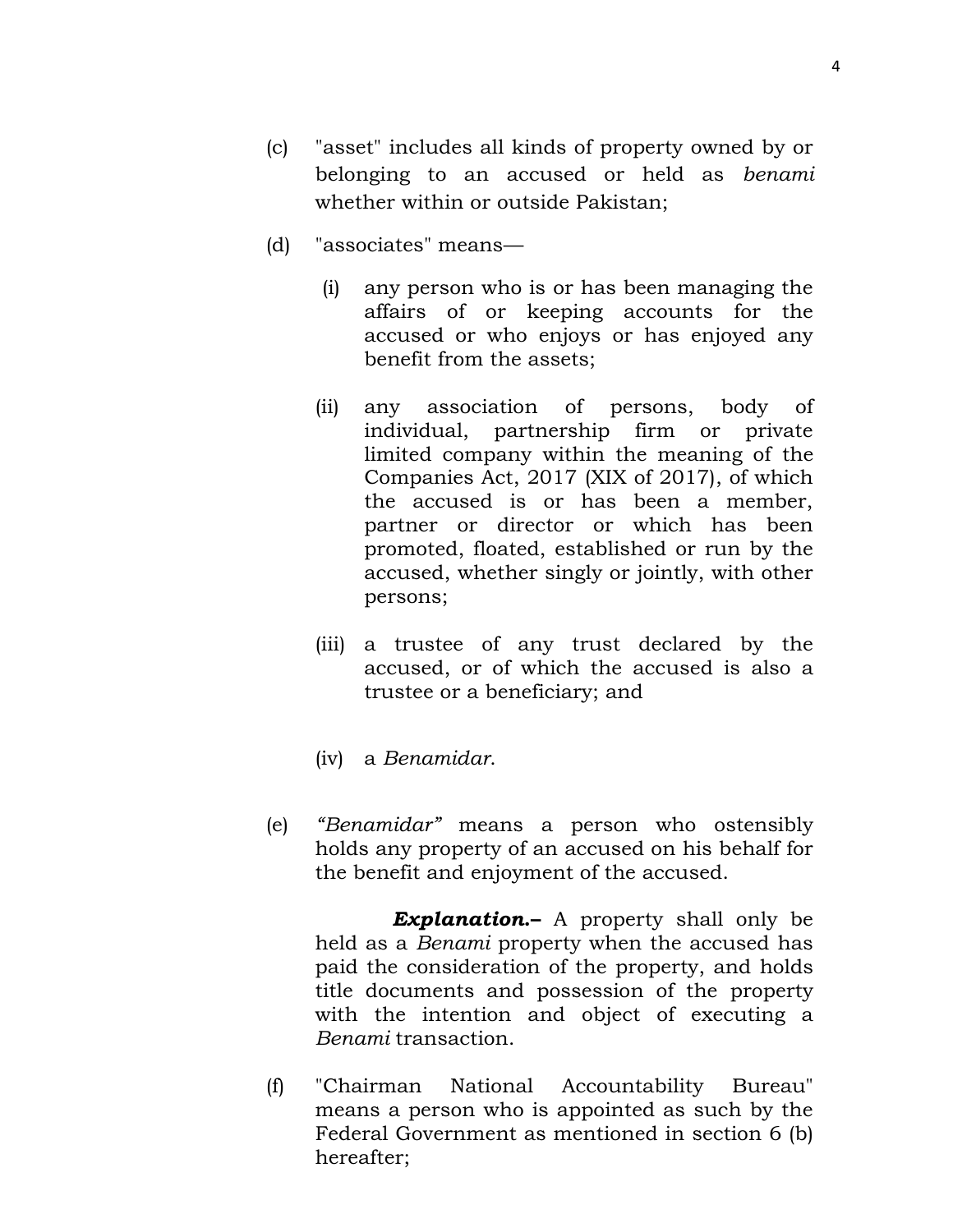- (g) "Code" means the Code of Criminal Procedure, 1898 (Act V of 1898);
- (h) "Conciliation Committee" means the Conciliation Committee constituted under section 25A;
- (i) "Court" means Accountability Court established under section 5A of this Ordinance;
- (j) "Judge" means a Judge appointed or deemed to have been appointed under section 5A of this Ordinance;
- (k) "Deputy Chairman National Accountability Bureau" means the person appointed as Deputy Chairman of the National Accountability Bureau by the Federal Government;
- (l) "National Accountability Bureau" means the Bureau set up and notified under this Ordinance, hereinafter referred to as NAB;
- (m) "Freezing" includes attachment, sealing, prohibiting, holding, controlling or managing any property either through a Receiver or otherwise as may be directed by the Court or Chairman NAB and in case it is deemed necessary the disposal thereof, by sale through auction or negotiation subject to confirmation by the Court or by Chairman NAB as the case may be after public notice;
- (n) "Holder of public office" means a person who—
	- (i) has been the President of Pakistan or the Governor of a Province;
	- (ii) is, or has been the Prime Minister, Chairman Senate, Speaker of the National Assembly, Deputy Speaker National Assembly, Federal Minister, Minister of State, Attorney General and other Law Officer appointed under the Central Law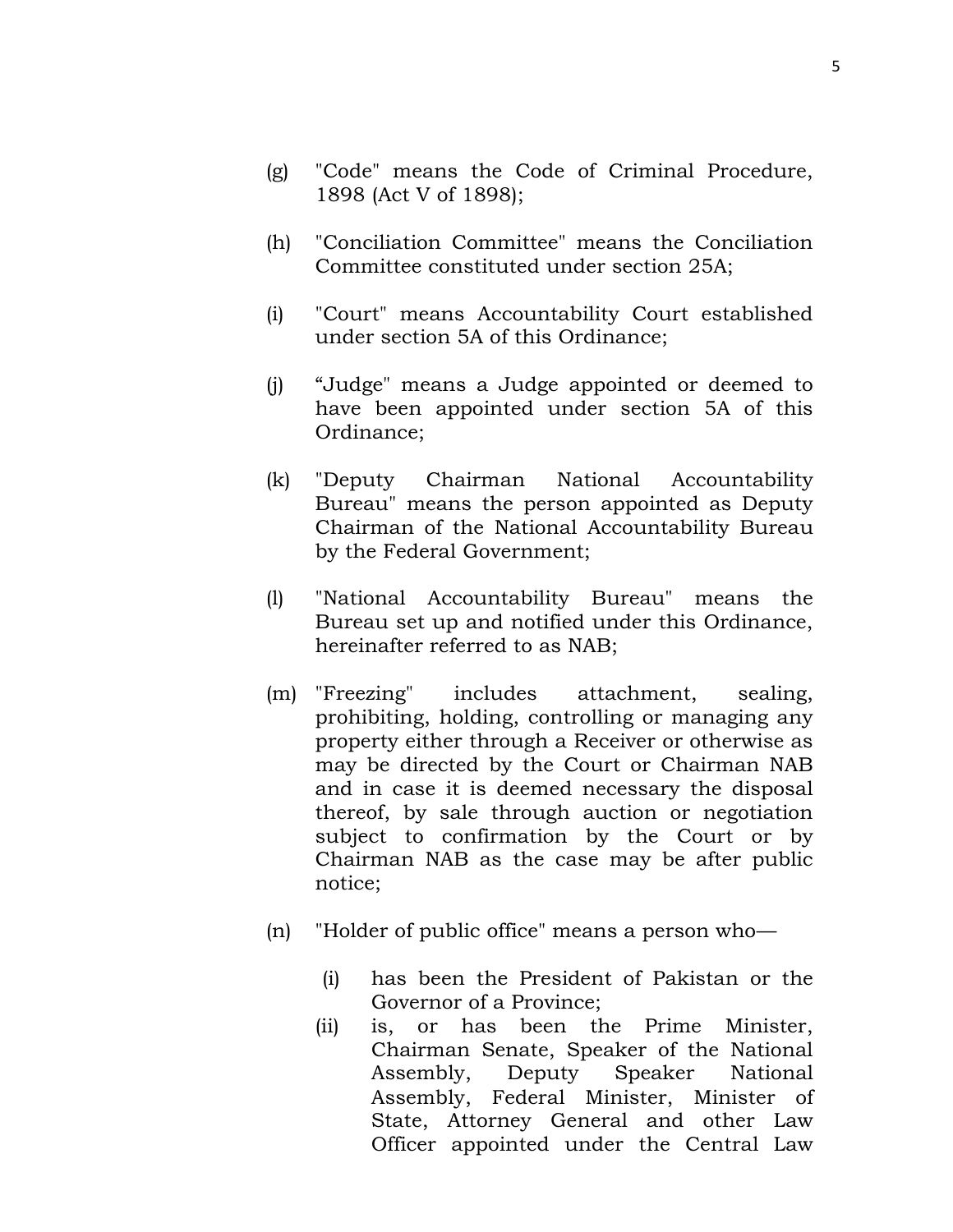Officers Ordinance, 1970, (VII of 1970) Advisor to the Prime Minister, Special Assistant to the Prime Minister, Federal Parliamentary Secretary, Member of Parliament, Auditor General, Political Secretary, Consultant to the Prime Minister and holds or has held a post or office with the rank or status of a Federal Minister or Minister of State;

- (iii) is, or has been, the Chief Minister, Speaker Provincial Assembly, Deputy Speaker Provincial Assembly, Provincial Minister, Advisor to the Chief Minister, Special Assistant to the Chief Minister, Provincial Parliamentary Secretary, Member of the Provincial Assembly, Advocate General including Additional Advocate General and Assistant Advocate General, Political Secretary, Consultant to the Chief Minister and who holds or has held a post or office with the rank or status of a Provincial Minister;
- (iv) is holding, or has held, an office or post in the service of Pakistan, or any service in connection with the affairs of the Federation, or of a Province, or of a local council constituted under any Federal or Provincial law relating to the constitution of local councils cooperative societies or in the management of corporations, banks, financial institutions firms, concerns, undertakings or any other institution or organization established, controlled or administered by or under the Federal Government or a Provincial Government, other than a person who is a member of any of the armed forces of Pakistan except a person who is, or has been a member of the said forces and is holding, or has held, a post or office in any public corporation, bank, financial institution, undertaking or other organization established, controlled or administered by or under the Federal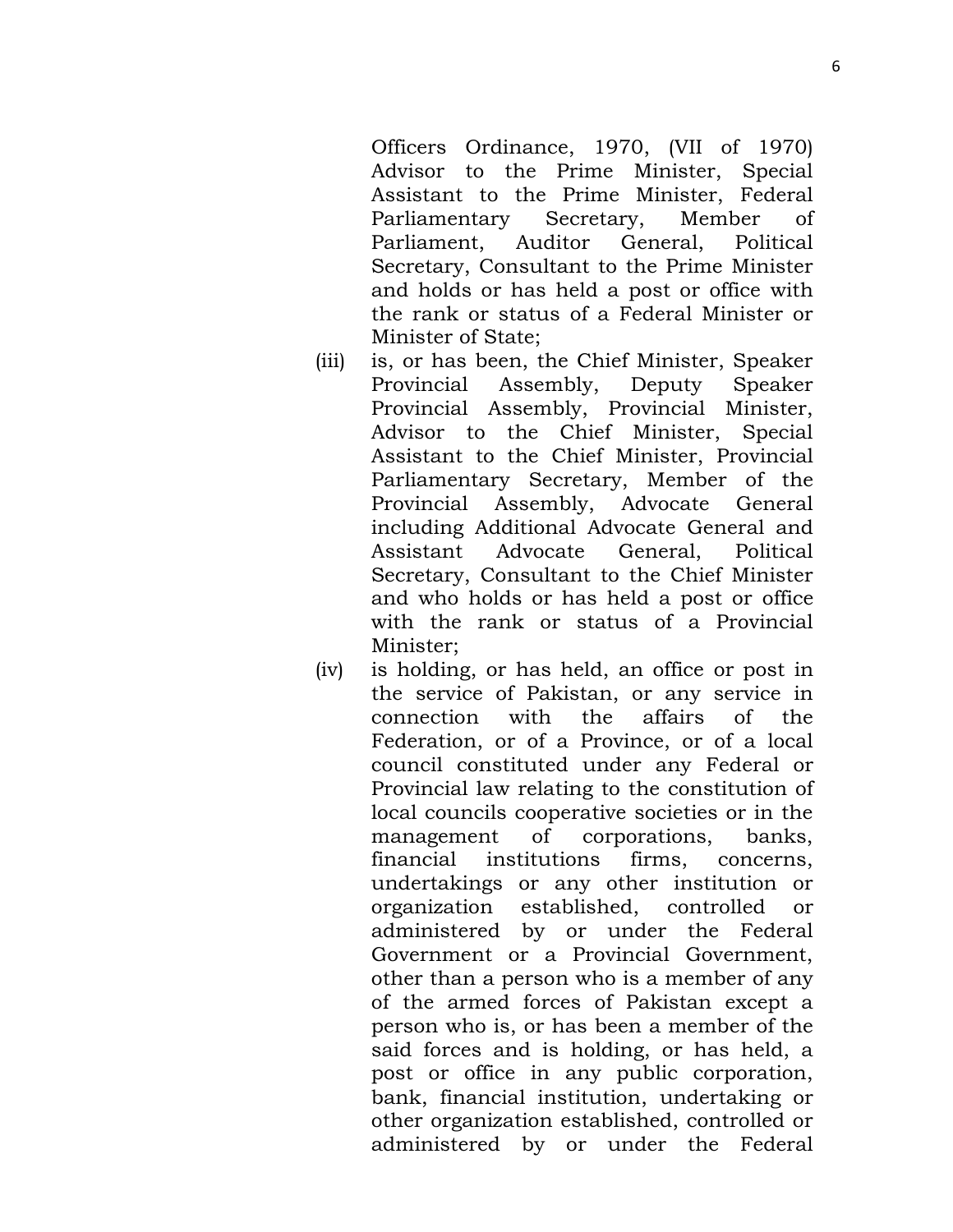Government or a Provincial Government or, notwithstanding anything contained in the Pakistan Army Act, 1952 (XXXIX of 1952) or any other law for the time being in force, a person who is a civilian employee of the Armed Forces of Pakistan;

- (v) has been, the Chairman or Vice Chairman of a *zila council*, a municipal committee, a municipal corporation or a metropolitan corporation constituted under any Federal or Provincial law relating to local councils;
- (vi) is or has been a District *Nazim* or *Naib Nazim*, *Tehsil Nazim* or *Naib Nazim* or Union *Nazim* or *Naib Nazim*.

*Explanation***.–** For the purpose of this subclause the expressions "Chairman" and "Vice Chairman" shall include "Mayor" and "Deputy Mayor" as the case may be, and the respective councilors therein; and

- (vii) has served in and retired or resigned from or has been discharged or dismissed from the Armed Forces of Pakistan;
- (o) "Offence" means the offences of corruption and corrupt practices and other offences as defined in this Ordinance and includes the offences specified in the Schedule to this Ordinance;
- (p) "Person" unless the context otherwise so requires, includes in the case of a company or a body corporate, the sponsors, Chairman, Chief Executive, Managing Director, elected Directors, by whatever name called, and guarantors of the company or body corporate or any one exercising direction control of the affairs of such company or a body corporate; and in the case of any firm, partnership or sole proprietorship, the partners, proprietor or any person having any interest in the said firm, partnership or proprietorship concern or direction or control thereof;
- (q) "Private Person" shall mean any person, other than a holder of public office;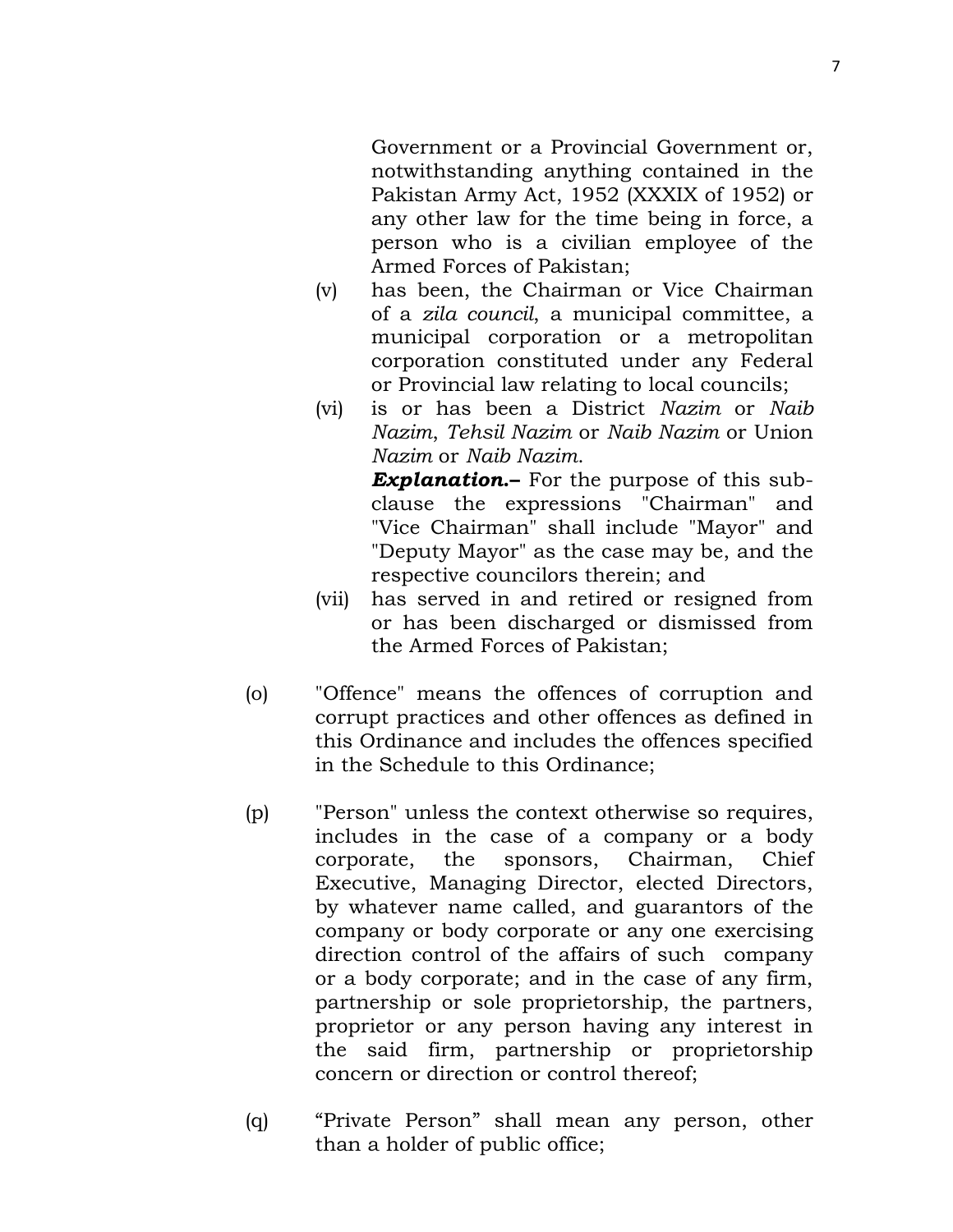- (r) "Property" includes any or all movable and immovable properties situated within or outside Pakistan;
- (s) "Public at large" means at least one hundred persons;
- (t) "Government Property" means property belonging to the Government and includes gifts, donations, financial assistance, grants, aid received or collected in whatever name or for whatever purpose by a holder of public office during the tenure of office; and
- (u) "willful default" a person or a holder of public office is said to commit an offence of willful default under this Ordinance if he does not pay, or continues not to pay, or return or repay the amount due from him to any bank, financial institution, cooperative society, Government department or a statutory body or an authority established or controlled by a Government on the date that it became due as per agreement containing the obligation to pay, return or repay or according to the laws, rules, regulations, instructions, issued or notified by the State Bank of Pakistan, or the bank, financial institution, cooperatives society, Government department statutory body or an authority established or controlled by a Government, as the case may be, and a thirty days notice has been given to such person or holder of public office:

Provided that it is not willful default under this Ordinance if such person or holder of public office was unable to pay, return or repay the amount as aforesaid on account of any willful breach of agreement or obligation or failure to perform statutory duty on the part of any bank, financial institution, cooperative society or a Government department statutory body or an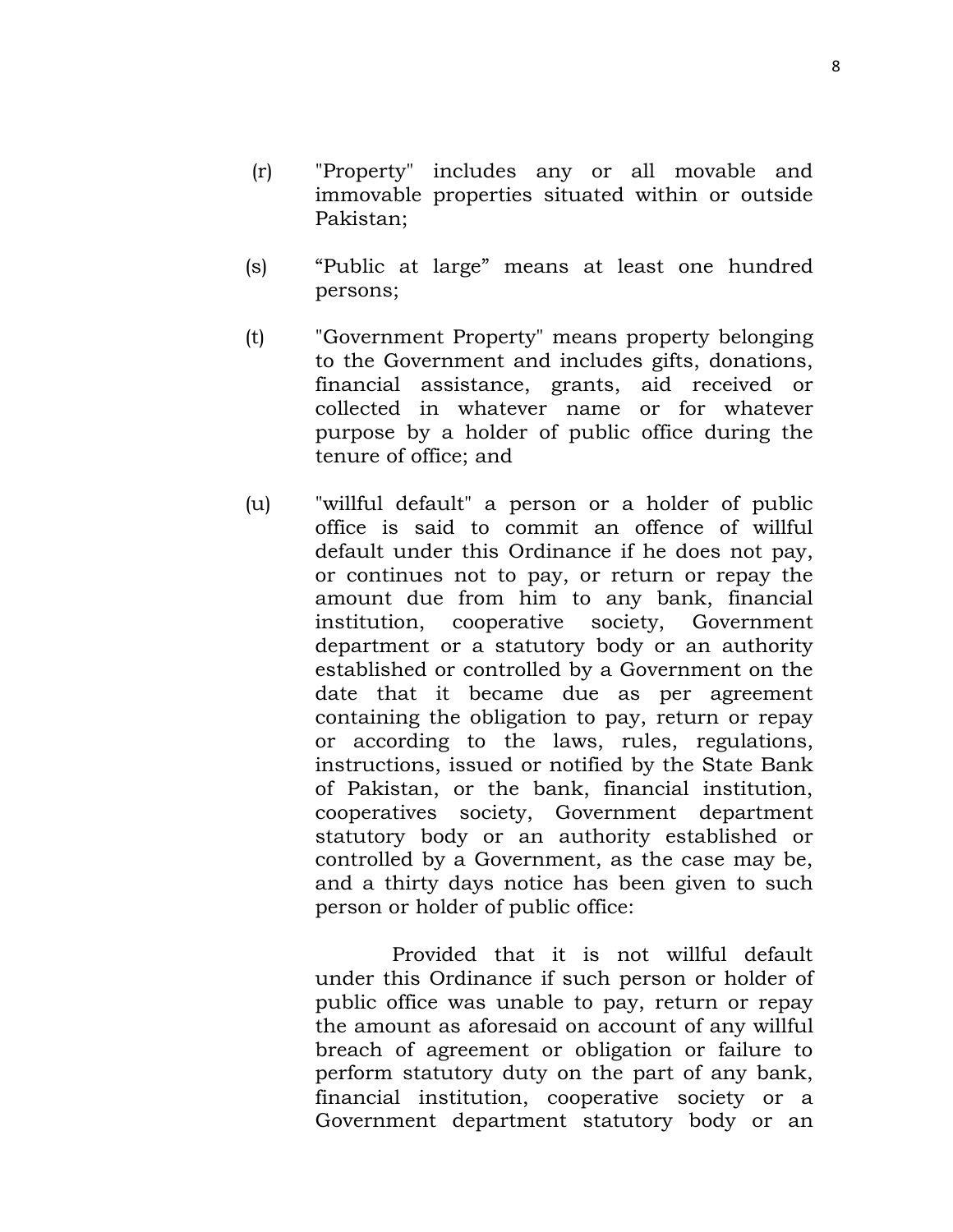authority established or controlled by Government:

Provided further that in the case of default concerning a bank or a financial institution a seven days notice has also been given to such person or holder of public office by the Governor, State Bank of Pakistan:

Provided also that the aforesaid thirty days or seven days notice shall not apply to cases pending trial at the time of promulgation of the National Accountability Bureau (Amendment) Ordinance, 2001 (XXXV of 2001).

**4. Substitution of section 5A, Ordinance XVIII of 1999.–** In the Ordinance, for section 5A, the following shall be substituted, namely:–

**"5A. Term of a Judge.–** (1) A Judge of a Court who is a serving District and Sessions Judge shall ordinarily hold office for a term of three years from the date of his initial appointment as such Judge.

(2) A Judge shall not be removed or transferred from his office before the completion of the term of his office without consultation of the Chief Justice of the High Court concerned."

**5. Amendment of section 6, Ordinance XVIII of 1999.–** In the Ordinance, sub-section (b) of section 6 shall be substituted by the following, namely:-

- (b) Chairman, National Accountability Bureau:-
	- (i) There shall be a Chairman, National Accountability Bureau to be appointed by the Federal Government after consultation between the Leader of the House and the Leader of the Opposition in the National Assembly:

Provided that the consultation between Leader of the House and Leader of the Opposition shall be initiated two months prior to the expiry of the term of outgoing Chairman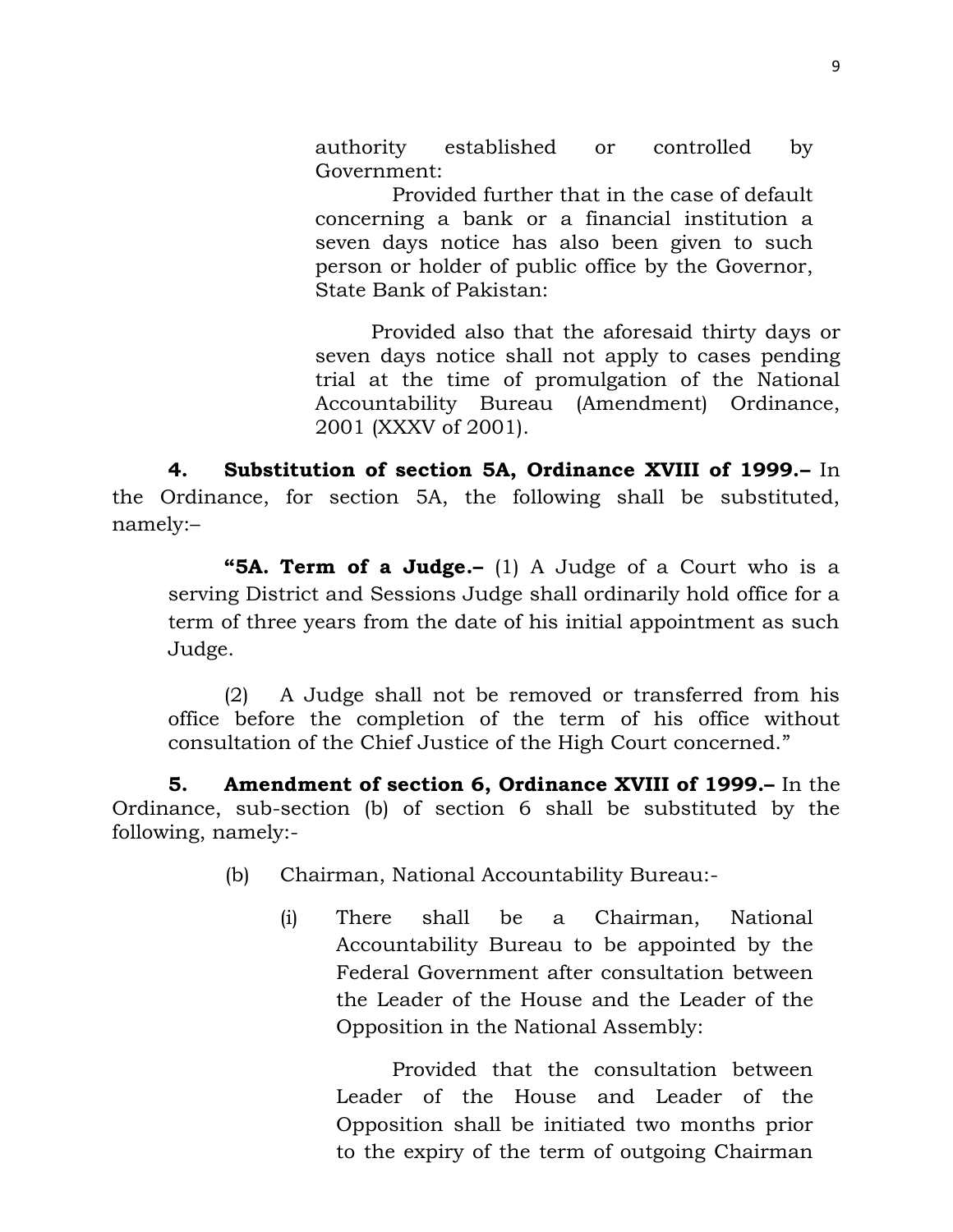and shall be concluded within the period of forty five days;

(ii) If there is no consensus on the name of the Chairman, the names proposed by the Leader of the House and the Leader of the Opposition shall be forwarded by the Chairman of the Senate and Speaker of the National Assembly, as the case may be, to the Parliamentary Committee appointed under clause (iii), which may confirm any one name for appointment as Chairman:

> Provided that the Leader of the House and Leader of the opposition shall propose two names each for consideration of the Parliamentary Committee;

(iii) The Parliamentary Committee under clause (ii) shall be constituted by the Speaker, National Assembly, comprising fifty percent members from the treasury benches and fifty percent from the opposition benches, based on their strength in *Majlis-e-Shoora* (Parliament), to be nominated by the respective Parliamentary Leaders:

> Provided that the Parliamentary Committee shall recommend the name of the Chairman not later than thirty days;

- (iv) The total strength of the Parliamentary Committee shall be twelve members out of which one third shall be from the Senate. If the National Assembly stands dissolved at the material time, all the members of the Committee shall be from the Senate;
- (v) The Chairman shall, on such terms and conditions as may be determined by the Federal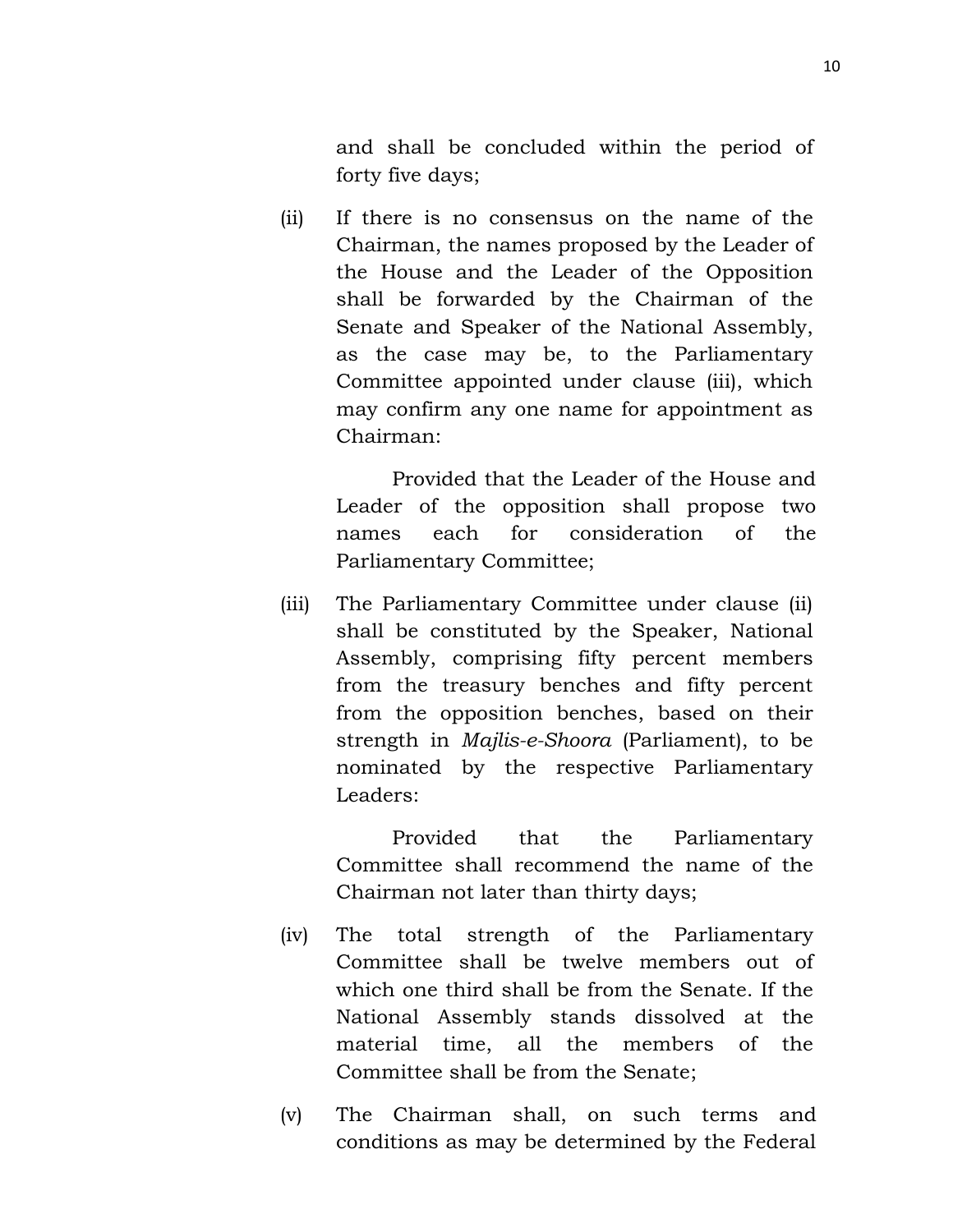Government, hold office for a non-extendable term of three years and shall not be eligible for subsequent appointment as Chairman and shall not be removed from office except on the grounds and in the manner as provided in Article 209 of the Constitution:

Provided that upon the expiry of the term of Chairman and till the appointment of the new Chairman, the Deputy Chairman shall act as Chairman and in his absence, the Federal Government shall appoint an acting Chairman from amongst the senior officers of the NAB; and

(vi) The Chairman may, by writing under his hand, addressed to the Federal Government, resign from his office.

**6. Amendment of section 7, Ordinance XVIII of 1999.–** In the Ordinance, in section 7, in sub-section (a), for the word "President", the words "Federal Government" shall be substituted.

**7. Amendment of section 8, Ordinance XVIII of 1999.–** In the Ordinance, in section 8:-

(1) in sub-section (a), for clause (ii) shall be substituted, namely:-

"(ii) Subject to the provisions of the Ordinance, the Prosecutor General and Special Prosecutors shall render independent advice to the Chairman and shall ensure fair, consistent, uniform, non-discriminatory and expeditious prosecution of cases and in doing so shall protect and accord all lawful rights and interests of the accused persons."

- (1A) In sub-section (a),-
	- (i) for clause (iii), the following shall be substituted, namely:–
		- "(iii) The Prosecutor General Accountability shall hold office for a non-extendable term of three years."; and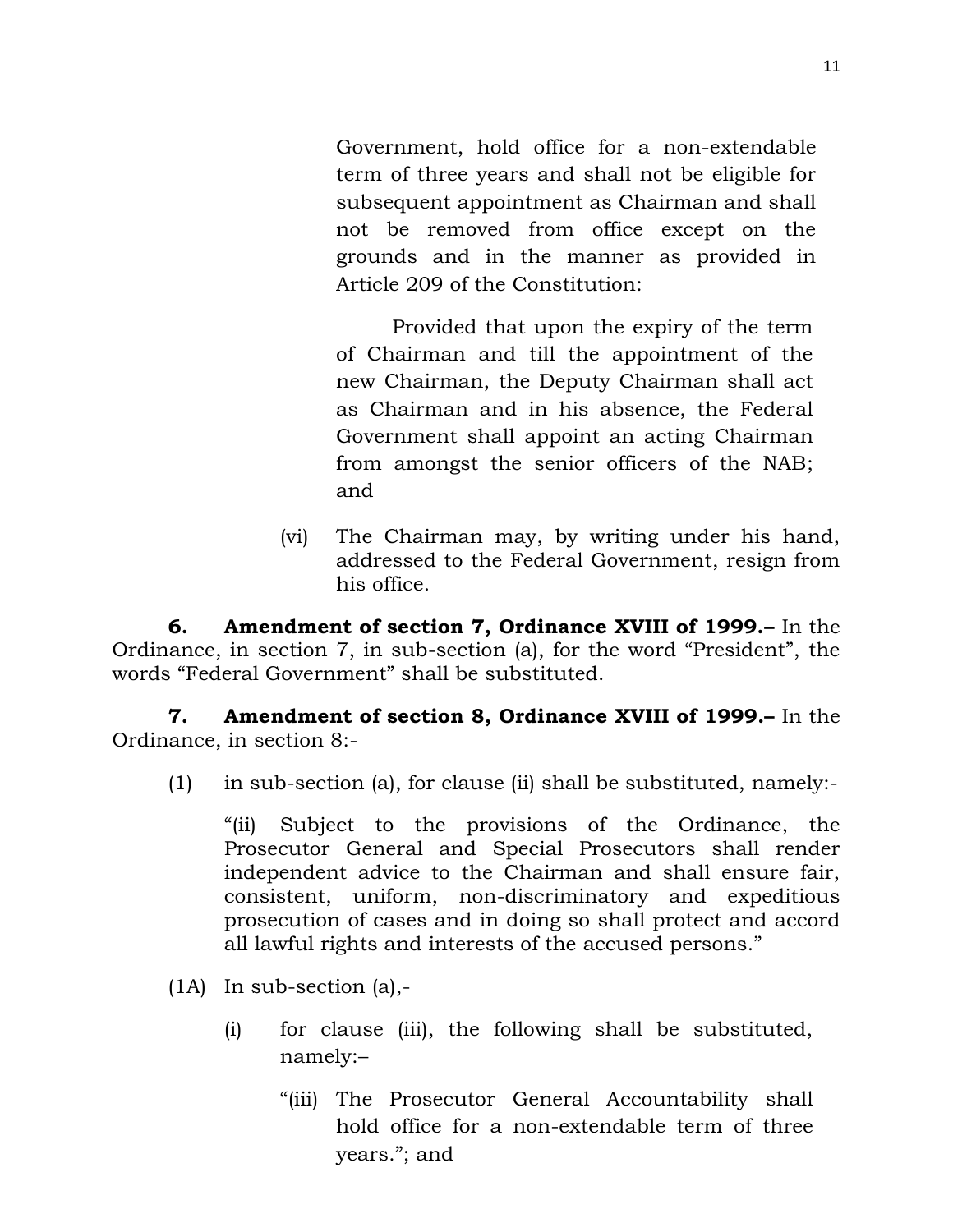- (ii) in clause (v), for the words "President of Pakistan", the words "Federal Government" shall be substituted; and
- (B) the existing paragraph (2) shall be omitted.
- (2) After sub-section (d), the following shall be inserted, namely:-

"(e) Chairman, NAB shall provide Investigation Report to the Prosecutor General and seek concurrence of the Prosecutor General for commencement or continuation of prosecution."

**8. Substitution of section 9, Ordinance XVIII of 1999.–** In the Ordinance, for section 9, the following shall be substituted, namely:–

> **"9. Corruption and corrupt practices.–** (a) A holder of a public office, or any other person, is said to commit or to have committed the offence of corruption and corrupt practices—

- (i) if he accepts or obtains from any person or offers any gratification directly or indirectly, other than legal remuneration, as a motive or reward such as is specified in section 161 of the Pakistan Penal Code (Act XLV of 1860) for doing or forbearing to do any official act, or for showing or forbearing to show, in the exercise of his official functions, favour or disfavour to any person, or for rendering or attempting to render any service or disservice to any person; or
- (ii) if he accepts or obtains or offers any valuable thing without consideration, or for a consideration which he knows to be inadequate, from any person whom he knows to have been, or likely to be, concerned in any proceeding or business transacted or about to be transacted by him, or having any connection with his official functions or from any person whom he knows to be interested in or related to the person so concerned; or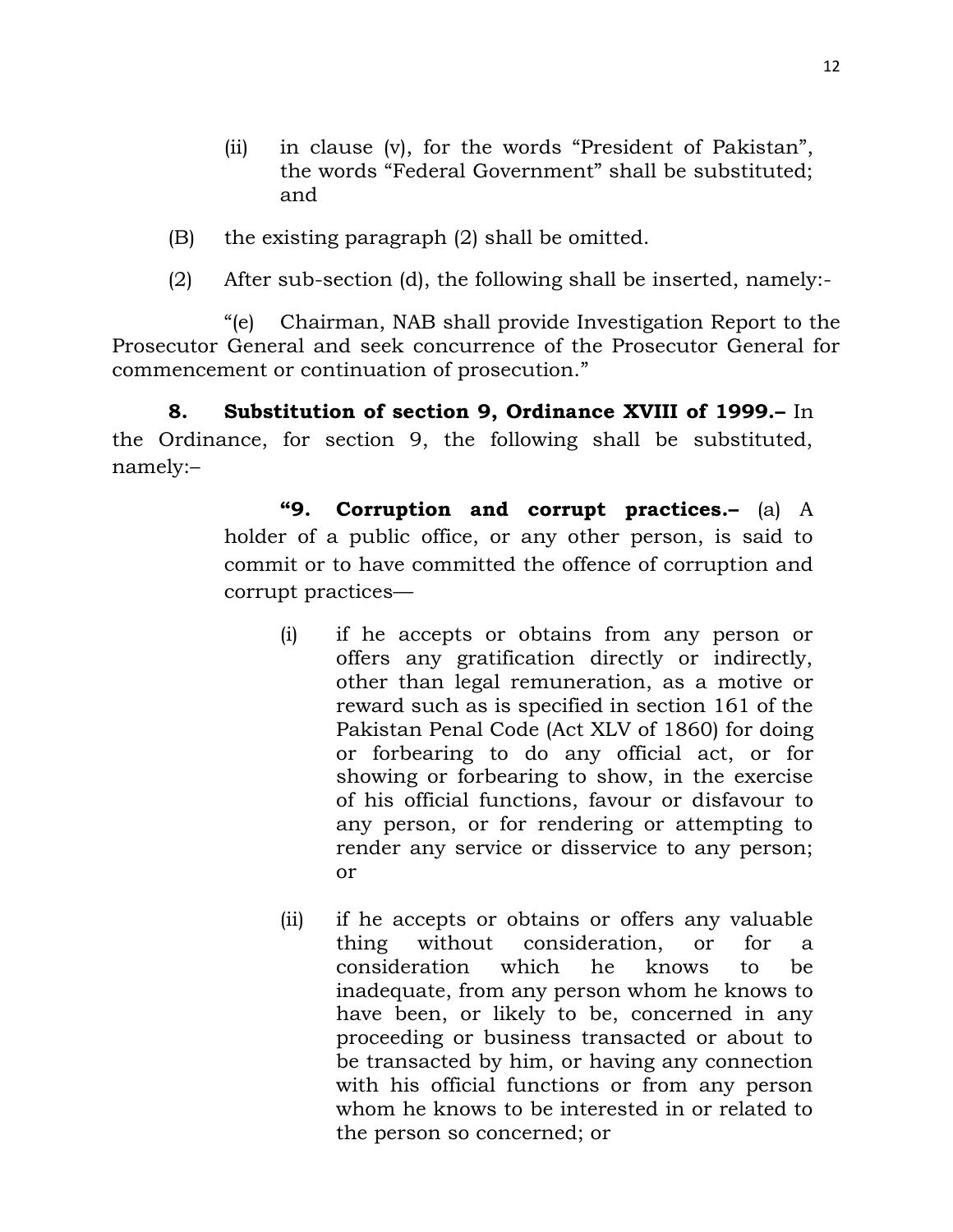(iv) if he by corrupt, dishonest, or illegal means, obtains or, seeks to obtain for himself, or for his spouse or dependents or any other person, any property, valuable things or pecuniary advantage; or

willfully allows any other person so to do; or

(v) if he or any of his dependents or other *Benamidars*, through corrupt and dishonest means, owns, possesses or acquires rights or title in assets substantially disproportionate to his known sources of income which he can not reasonably account for.

> *Explanation I***.–** The valuation of immovable property shall be reckoned on the date of purchase either according to the actual price shown in the relevant title documents or the applicable rates prescribed by District Collector or the Federal Board of Revenue whichever is higher. No evidence contrary to the later shall be admissible.

> *Explanation II.–* For the purpose of calculation of movable assets, the sum total of credit entries of bank account shall not be treated as an asset. Bank balance of an account on the date of initiation of inquiry may be treated as a movable asset. A banking transaction shall not be treated as an asset unless there is evidence of creation of corresponding asset through that transaction.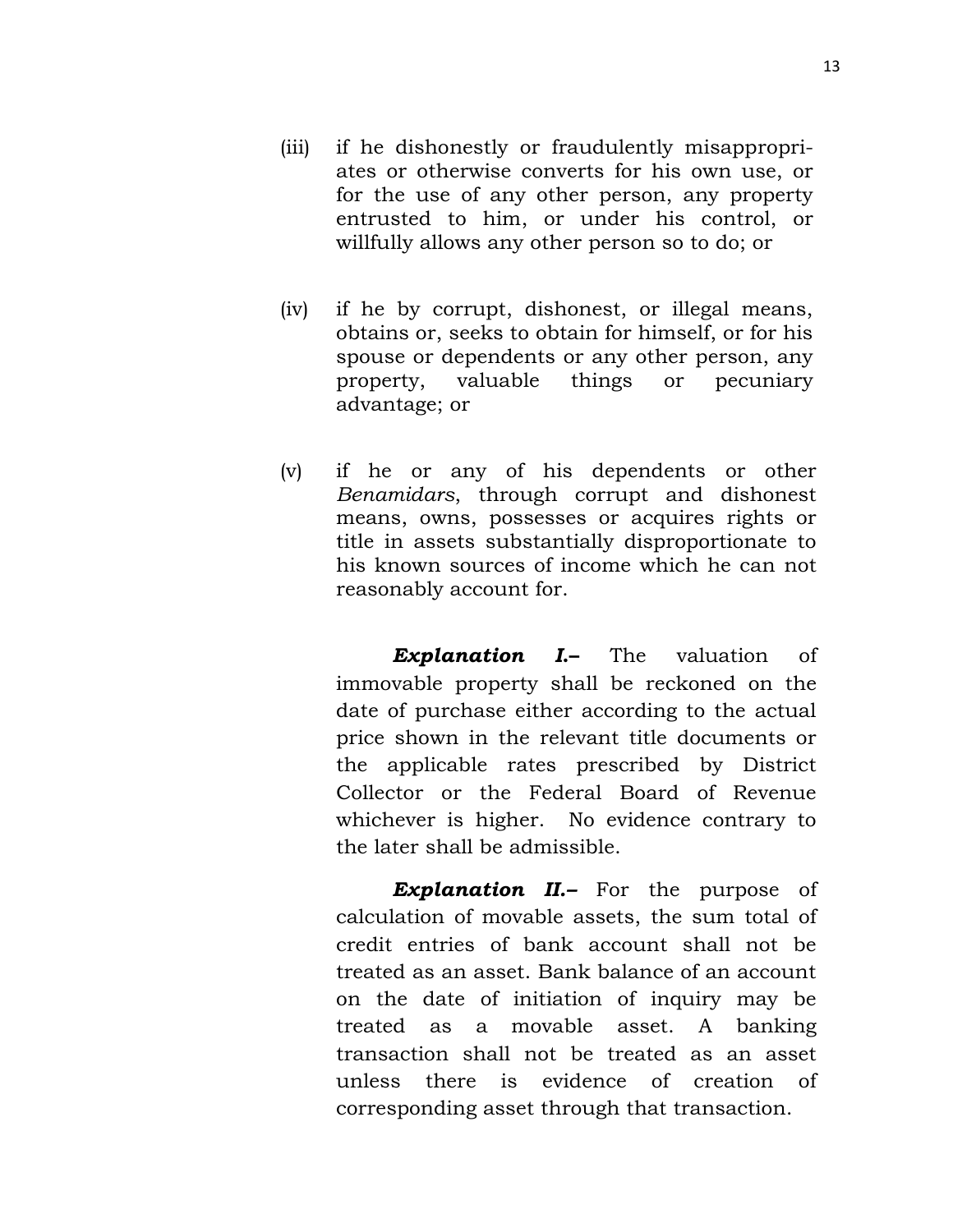(vi) if he intentionally misuses his authority by disregarding law so as to gain any monetary benefit or favour for himself or any other person related to him or on his behalf.

> *Explanation I.–* That an act done in good faith and in discharge of duties and performance of official function shall not constitute an offence under this clause.

> *Explanation II.–* That nothing shall be an offence of misuse of authority unless it is proved through material evidence that the holder of public office has gained any monetary benefit or asset from the person in whose favour the act of misuse of authority has been rendered.

*Explanation III.–* That the authority of the holder of a public office shall be clearly specified as per the applicable Government rules and regulations.

- (vii) Omitted;
- (viii) if he commits an offence of willful default; or
- (ix) if he commits the offence of cheating as defined in section 415 of the Pakistan Penal Code, 1860 (Act XLV of 1860) and thereby dishonestly induces members of the public at large to deliver any property including money or valuable security to any person:

Provided that nothing shall be an offence under clause (ix) unless it is established that there was an intention of cheating at the time of initiation of a transaction.

*Explanation.–* The civil and commercial disputes between parties shall not be triable under the provisions of this Ordinance.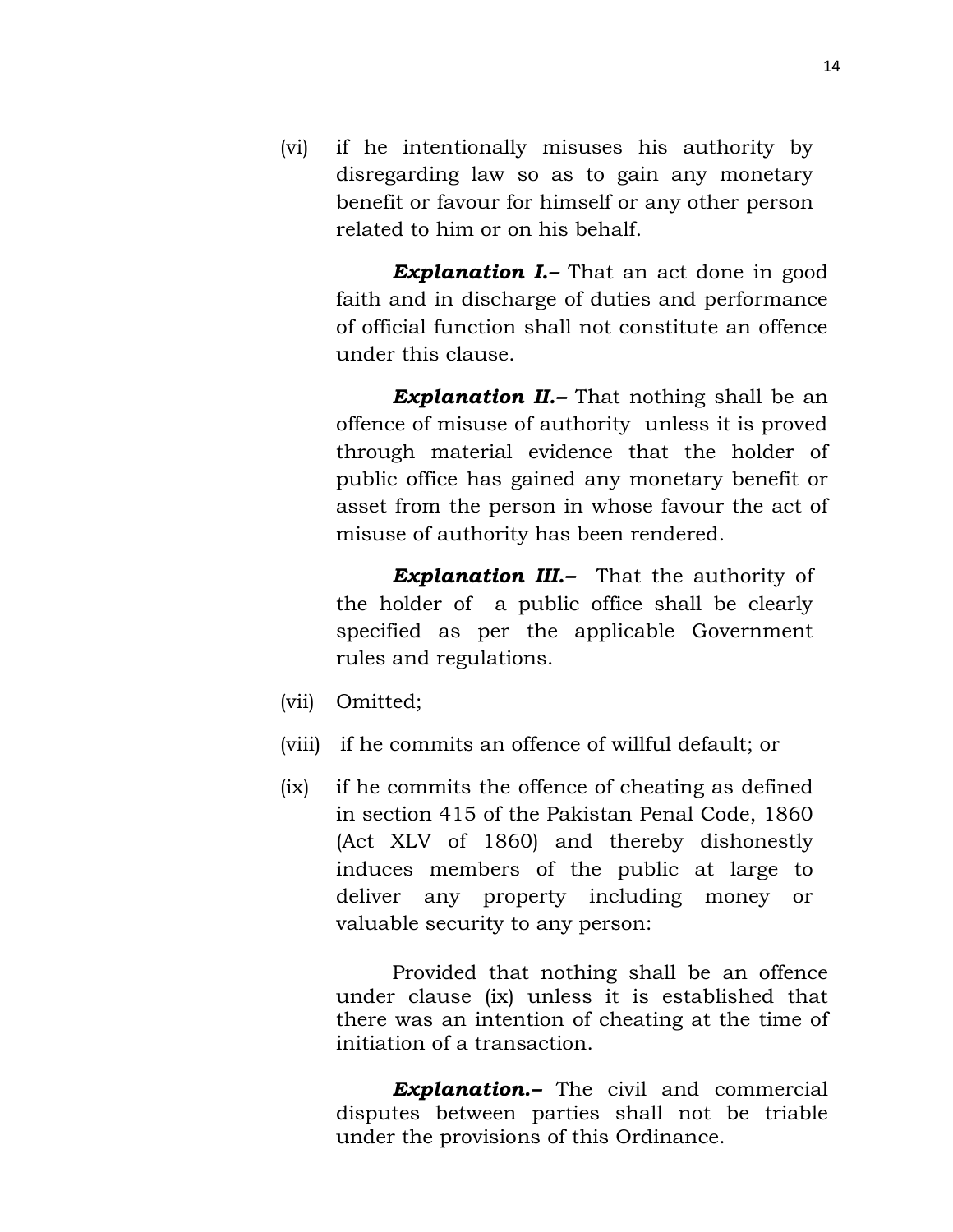*Illustration I***:** A runs a Ponzi scheme and gives profit to its investors with intent to allure public. A is said to have committed cheating.

*Illustration II***:** A receives investments in a lawful business and continued to pay agreed profits to the investors. Later the business runs into losses and a defaults on his obligations. A has not committed cheating.

- (x) if he commits the offence of criminal breach of trust as defined in section 405 of the Pakistan Penal Code, 1860 (Act XLV of 1860) with regard to any property including money or valuable security entrusted to him by members of the public at large;
- (xi) if he, in his capacity as a banker, merchant, factor, broker, attorney or agent, commits criminal breach of trust as provided in section 409 of the Pakistan Penal Code, 1860 (Act XLV of 1860) in respect of property entrusted to him or over which he has dominion; and
- (xii) if he aids, assists, abets, attempts or acts in conspiracy with a person or a holder of public office accused of an offence as provided in clauses  $(i)$  to  $(xi)$ .
- (b) Subject to the provisions contained in sections 439, 496, 497, 498 and 498A of the Code, no Court other than the Court established under this Ordinance shall have powers to grant bail or order release of the accused.
- (c) If after completing the investigation of an offence against a holder of public office or any other person, the Chairman NAB is satisfied that no *prima facie* case is made out against him and the case may be closed, the Chairman NAB shall refer the matter to a Court for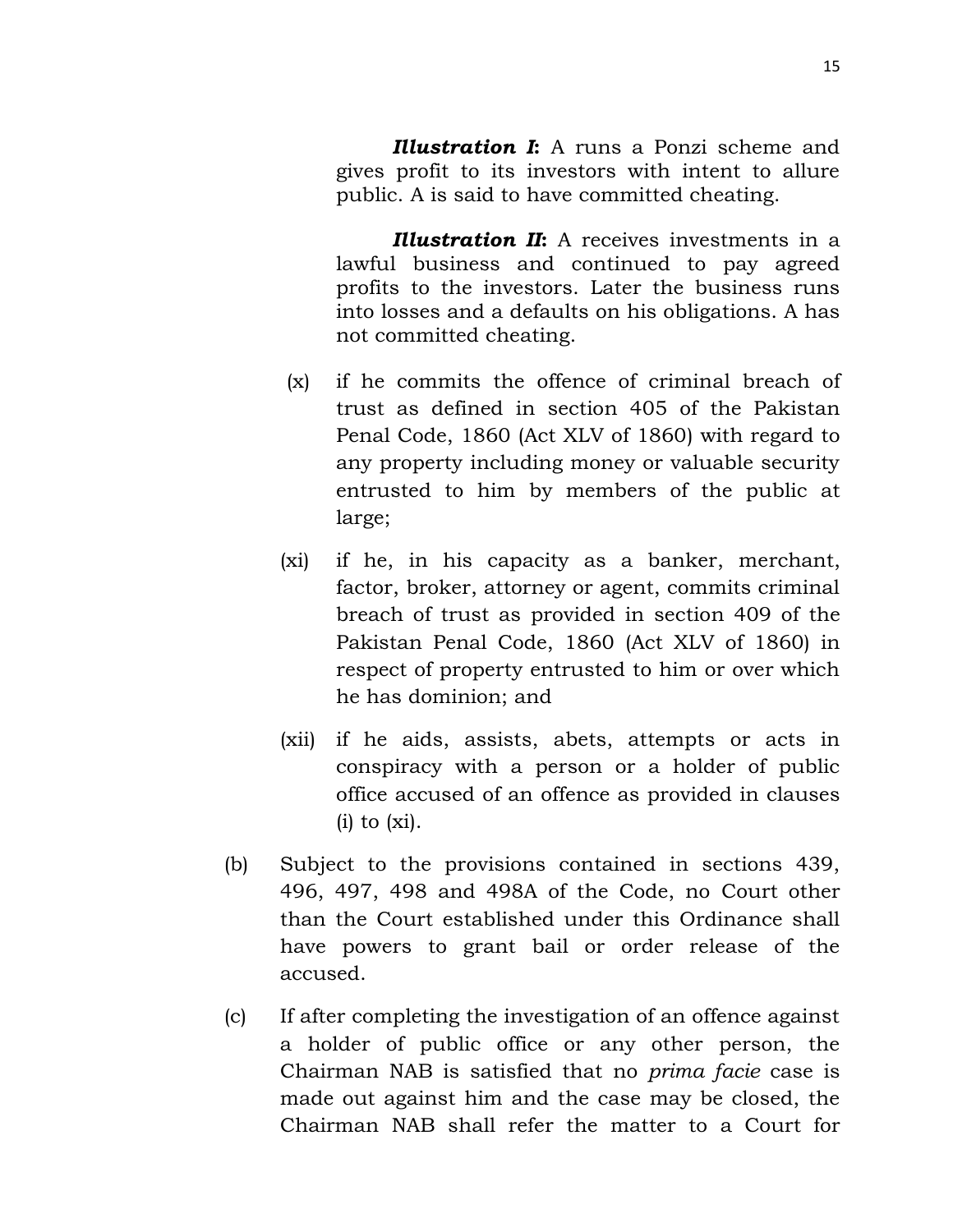approval and for the release of the accused, if in custody.

(d) The closure of an inquiry or investigation shall be communicated to the accused and such inquiry and investigation shall not be reopened without prior permission of the Court."

## **9. Amendment of section 10, Ordinance XVIII of 1999.–** In

the Ordinance, in section 10,–

- (A) in sub-section (a), for the figure "14", the word "fourteen" shall be substituted;
- (B) in sub-section (a), for full stop at the end, a colon shall be substituted and thereafter the following proviso shall be added, namely:–

Provided that the convict shall be entitled to benefit under section 382-Bof the Code."; and

(C) sub-section (d) shall be omitted.

**10. Omission of section 14, Ordinance XVIII of 1999.–** In the Ordinance, section 14 shall be omitted.

**11. Amendment of section 15, Ordinance XVIII of 1999.–** In the said Ordinance, in the proviso to sub-section (a) of section 15, the expression "sub-section (b)" shall be omitted and shall always be deemed to have been so omitted.

**12. Substitution of section 16, Ordinance XVIII of 1999.–** In the said Ordinance, for section 16, the following shall be substituted, namely:-

**"16. Case management and trial of offences.–** (a) Notwithstanding anything contained in any other law for the time being in force, an accused shall be prosecuted for an offence under this Ordinance in the Court established under this Ordinance and the case shall be disposed of within one year.

(b) The Court shall sit at such place or places as the Federal Government may, by order, specify in this behalf.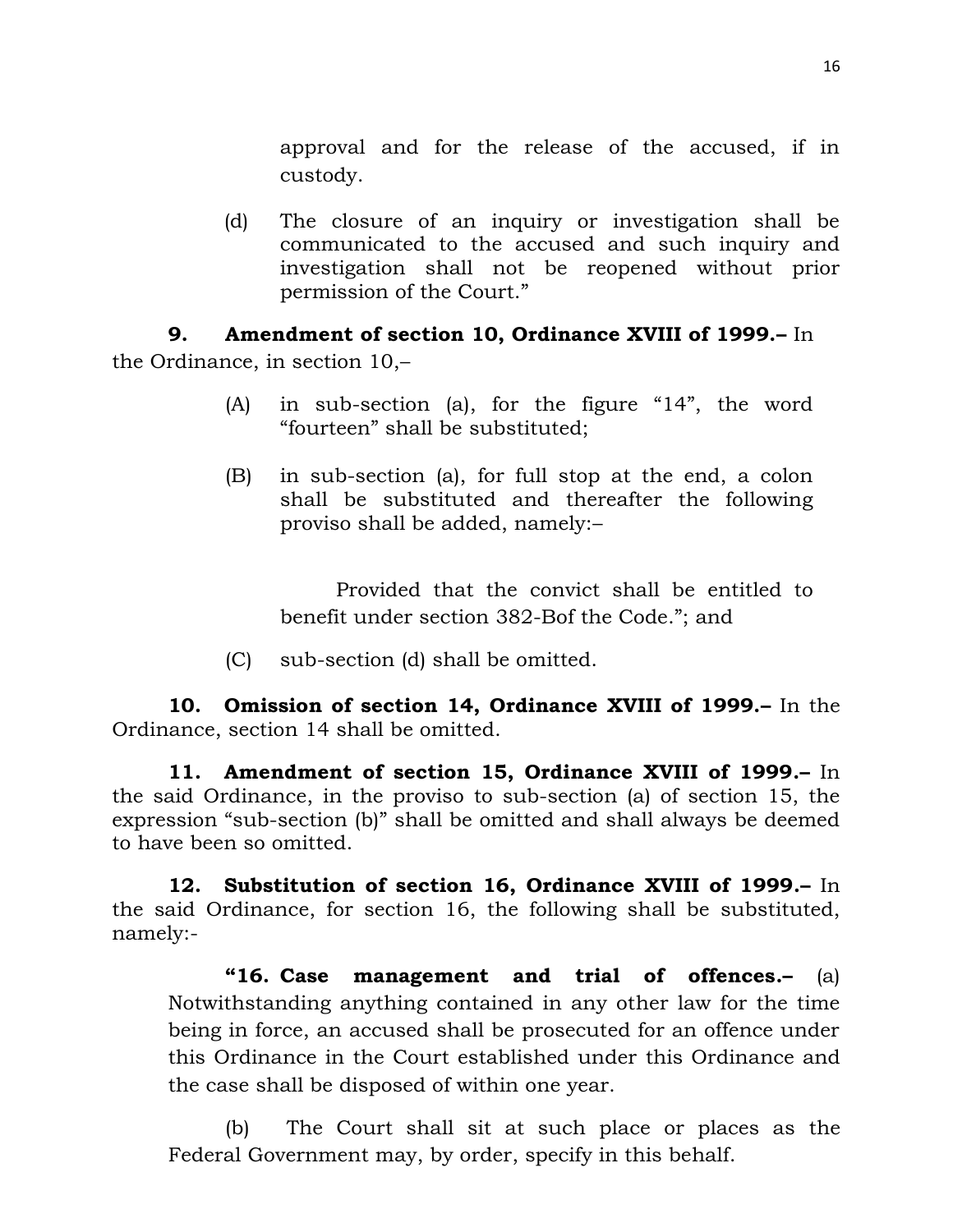(c) Where more Courts than one have been established at a place, the Chief Justice of the High Court of the Province concerned shall designate a Judge of any such Court to be an administrative Judge and a case triable under this Ordinance shall be filed before the Court of the Administrative Judge who may either try the case himself or, assign it for trial by any other court established at that place at any time prior to the framing of the charge.

(d) In respect of a case assigned to a Court under subsection (c), all orders made or proceedings taken before the assignment shall be deemed to have been made or taken by the Court to which the case has been assigned.

(e) Notwithstanding anything contained in this section, if in respect of any case relating to an offence triable under this Ordinance, the Chairman NAB, having regard to the facts and circumstances of the case may file a reference before any Court established anywhere in Pakistan, and such Court shall have the jurisdiction to try the same."

**13. Amendment of section 18, Ordinance XVIII of 1999.–** In the Ordinance, in section 18,–

> (A) in sub-section (c), for the expression "or investigation.", the expression ". If after completion of inquiry the allegations of commission of an offence under this Ordinance are substantiated with material evidence, the matter shall be converted into investigation:

Provided that the report of the inquiry shall be provided to the accused.";

- (B) in sub-section (d), the letters "NAB", at the end shall be omitted;
- (C) sub-section (e) shall be omitted; and
- (D) in sub-section (f), for the words "expeditiously as may be practical and feasible", the words "within six months" shall be substituted.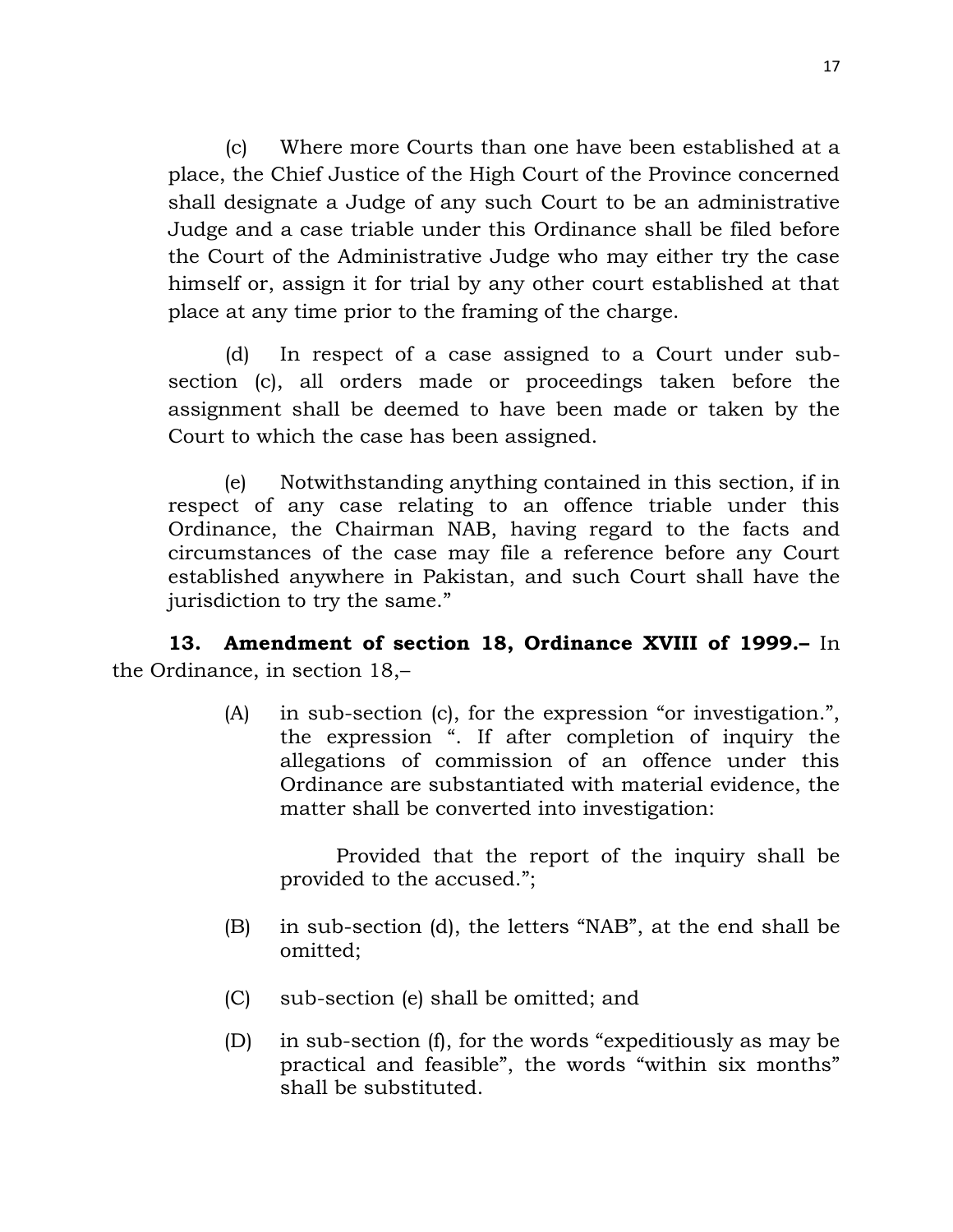**14. Amendment of section 21, Ordinance XVIII of 1999.–** In the Ordinance, in section 21, in clause (f), after the semi colon, the word "and" shall be added and thereafter clause (g) shall be omitted.

**15. Omission of section 23, Ordinance XVIII of 1999.–** In the Ordinance, section 23 shall be omitted.

**16. Substitution of section 24, Ordinance XVIII of 1999.–** In the Ordinance, for section 24, the following shall be substituted, namely:–

**"24. Arrest.–** (a) The Chairman NAB may issue warrant of arrest during the course of investigation under this Ordinance, if–

- (i) the accused is intentionally or willfully not joining the investigation after repeated notices;
- (ii) the accused is attempting to abscond;
- (iii) there are sufficient grounds that the accused would temper with the prosecution evidence; or
- (iv) there is credible information regarding repetition or continuation of offence under this Ordinance.

(b) If the Chairman, NAB, or an officer of the NAB duly authorized by him, decides to refer the case to a Court, such reference alongwith report of Investigation Officer shall contain the substance of the offence or offences as the case may be, alleged to have been committed by the accused and a copy of such reference shall be forwarded to the Registrar of the Court to which the case has been sent to try the accused, and another copy shall be delivered to the accused.

(c) The provisions of sub-section (a) shall also apply to cases, which have already been referred to the Court.

(d) Notwithstanding anything contained in the Code, where the holder of a public office or any other person accused of an offence is arrested by NAB under this Ordinance, NAB shall, as soon as may be, inform him of the grounds and substance on the basis of which he has been arrested and produce him before, the Court within a period of twenty four hours of arrest excluding the time necessary for the journey from the place of arrest to the Court and such person shall, having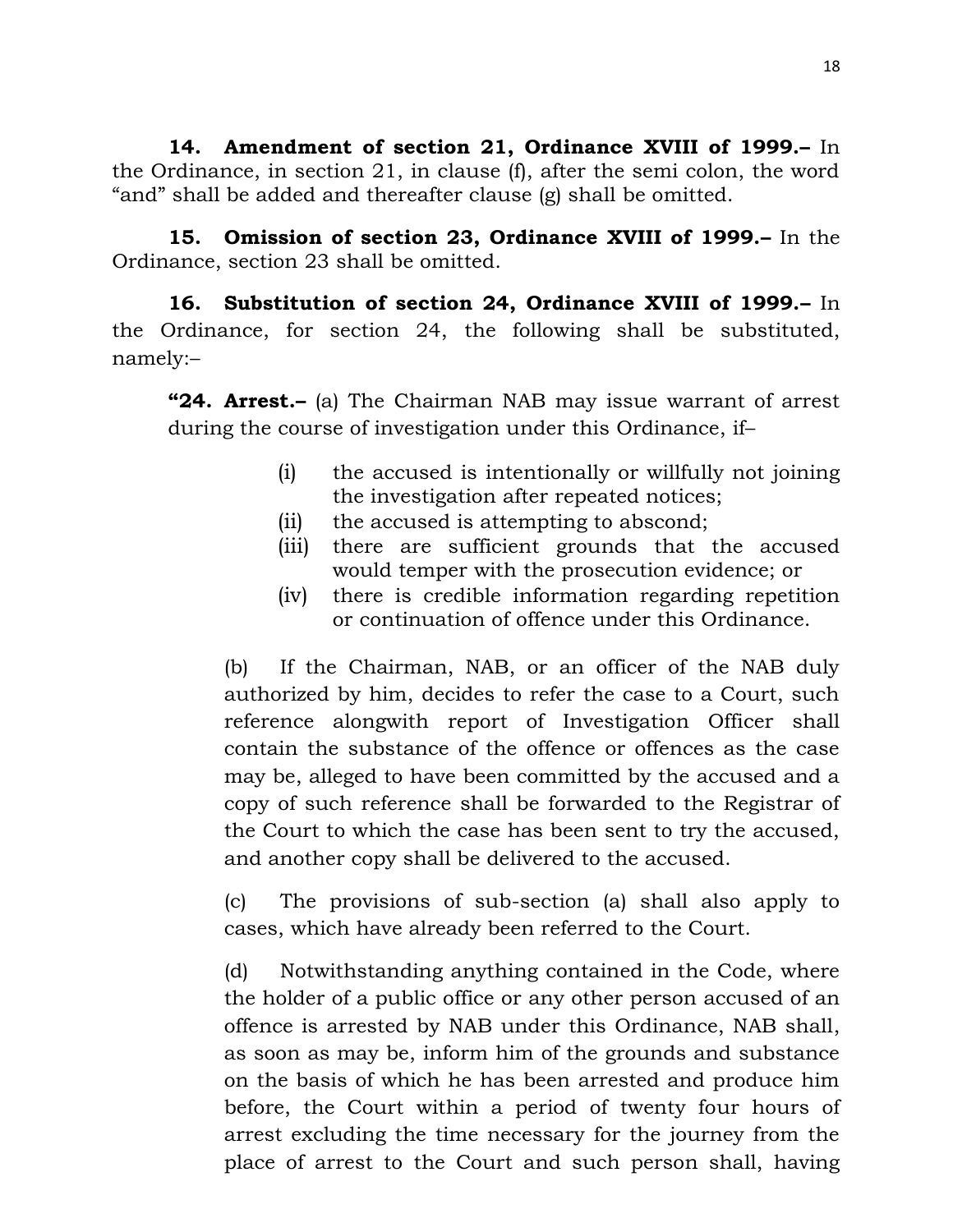regard to the facts and circumstances of the case, be liable to be detained in the custody of NAB for purpose of inquiry and investigation for a period not exceeding fourteen days.

(e) The chairman, NAB may declare and notify any place as a police station or a sub-jail at his discretion.".

**17. Amendment of section 25, Ordinance XVIII of 1999.–** In the Ordinance, in section 25, in sub-section (b), for full stop at the end, a colon shall be substituted and thereafter the proviso shall be added, namely:–

> "Provided that statement or witness of any accused entering into plea bargain or voluntarily return shall not prejudice case of any other accused."".

**18. Amendment of section 26, Ordinance XVIII of 1999.–** In the Ordinance, in section 26, for sub-sections (a) and (b), the following shall be substituted, namely:–

> **"26. Tender of pardon.–** (a) Notwithstanding anything contained in the Code, at any stage of inquiry, investigation or trial, the Chairman NAB may, with a view to obtaining the evidence of any person supposed to have been directly or indirectly concerned in or privy to any offence, tender a full or conditional pardon to such a person on condition of his making a full and true disclosure of the whole of the circumstances within his knowledge based on material relating to the said offence including the names of the persons involved therein whether as principals or abettors or otherwise:

> Provided that such person shall stand disqualified for a period of ten years, to be reckoned from the date of termination of the trial, for seeking or from being elected, chosen appointed or nominated as a member or representative of any public body or any statutory or local authority or in service of Pakistan or of any Province.

> (b) Every person accepting a tender of pardon under subsection (a) shall be examined by a Magistrate in the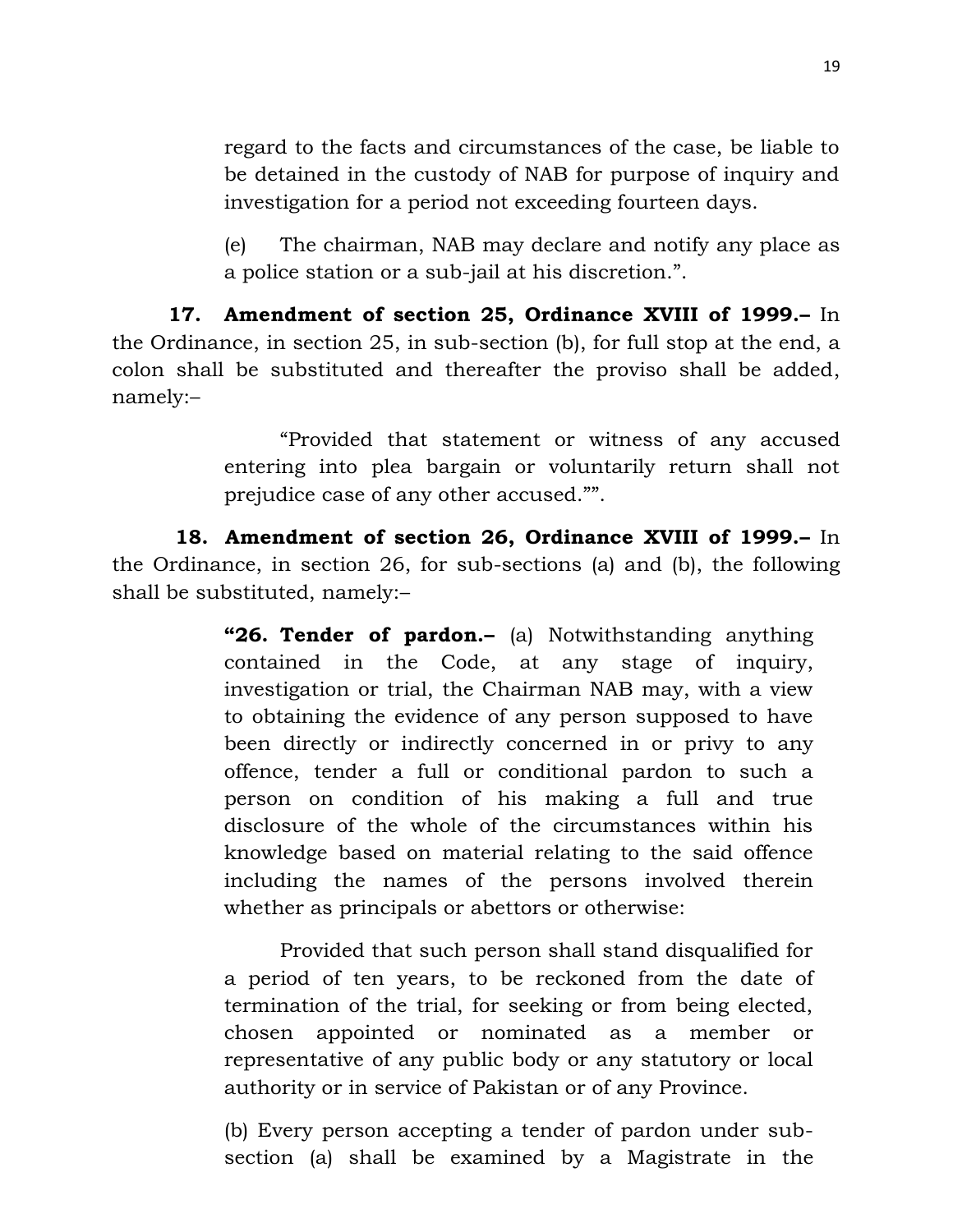presence of the accused who shall be given an opportunity of cross-examining the person and the person shall also be examined as a witness in the subsequent trial.".

**19. Substitution of section 28, Ordinance XVIII of 1999.–** In the Ordinance, for section 28, the following shall be substituted, namely:–

**"28. Appointment of officers and staff in the National Accountability Bureau.–** (a) The National Accountability Bureau may, in such manner and on such term and conditions of service, efficiency, discipline and conduct etc. as may be prescribed by rules, appoint such officers and staff as may be considered necessary for the efficient performance of its functions.

(b) The National Accountability Bureau, may appoint advisers, consultants and experts, on payment of such fee or remuneration as may be prescribed by rules to perform its functions and exercise its powers under this Ordinance."

**20. Insertion of new section 31DD, Ordinance XVIII of 1999.–** In the said Ordinance after section 31D, the following new section shall be inserted, namely:-

**"31DD. Approval of the State Bank of Pakistan.–** Notwithstanding anything contained in this Ordinance or any other law for the time being in force, no inquiry, investigation or proceedings in respect of a decision of a Board of a Bank or financial institution, shall be initiated without the prior approval of the Governor, State Bank of Pakistan."

**21. Amendment of section 32, Ordinance XVIII of 1999.–** In the Ordinance, in section 32,-

- (a) in sub-section (a), for the word "ten", the word "thirty" shall be substituted; and
- (b) in sub-section (b), for the expression "and shall be disposed of within thirty days of the filing of the appeal.", the expression "The provisions contained in section 426 of the Code shall apply *mutatis mutandis* in case of an appeal filed against order of conviction." shall be substituted.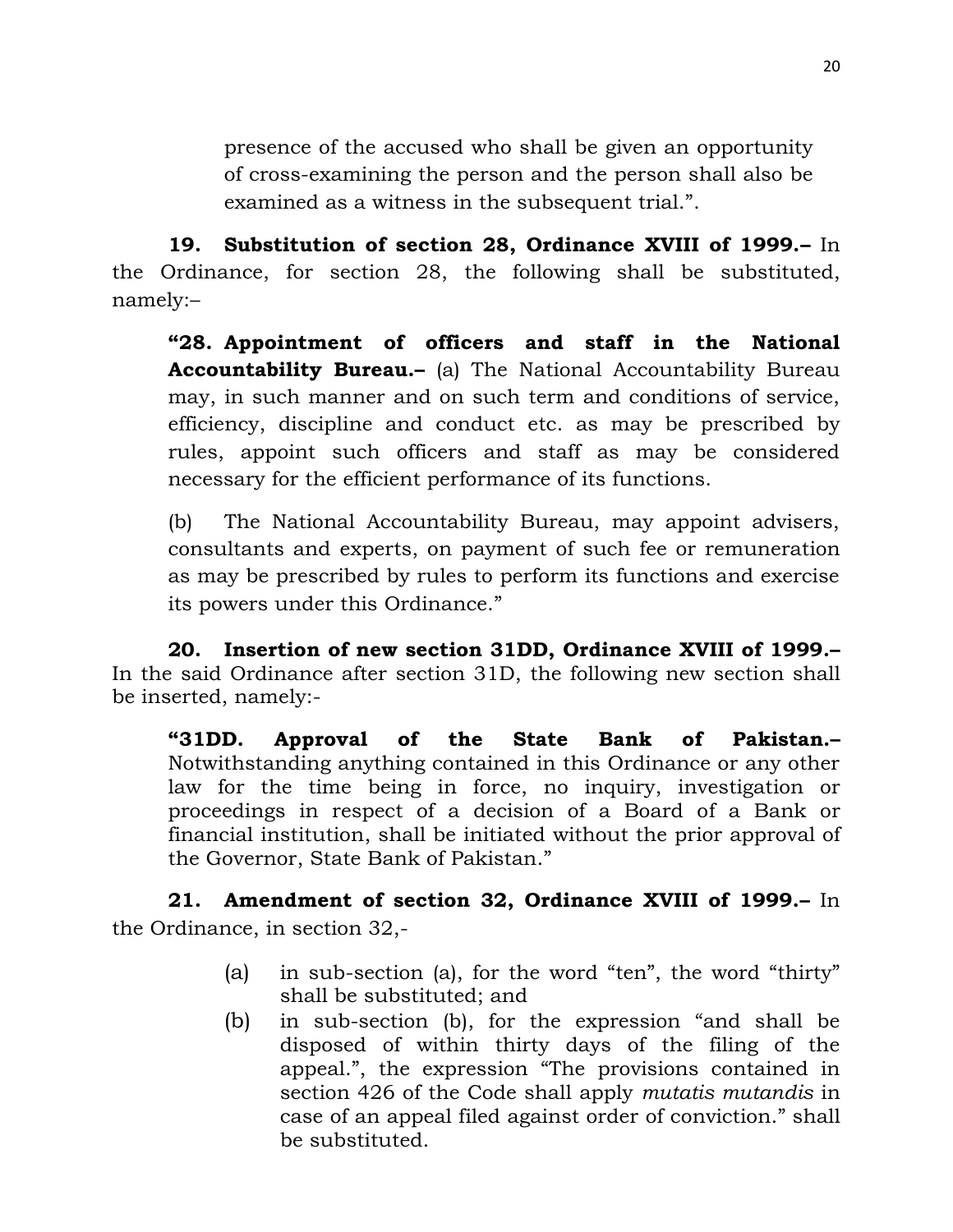**22. Amendment of section 33D, Ordinance XVIII of 1999.–** In the Ordinance, in section 33D, for the word "President", the words "National Assembly and the Senate" shall be substituted.

**23. Insertion of new section 33F, Ordinance XVIII of 1999.–** In the Ordinance, after section 33E, the following new section shall be inserted, namely:-

**"33F. Restriction on issuance of public statements.–** No official of NAB, in any capacity, shall make any statement in public or to the media regarding persons involved in any inquiry or investigation conducted by NAB until a reference has been filed against such persons."

**24. Insertion of new section 33G, Ordinance XVIII of 1999.–** In the Ordinance, after section 33F, substituted as aforesaid, the following new section shall be inserted, namely:–

**"33G. Punishment for making public statements.–** Whoever contravenes the provisions of section 33F shall be punished with imprisonment for a term which may extend to one year but shall not be less than one month and with a fine of one million Rupees.".

**25. Substitution of section 34, Ordinance XVIII of 1999.–** In the Ordinance, for section 34, the following shall be substituted, namely:–

**"34. Power to make rules.–** The Federal Government may, by notification in the official Gazette, make rules to carry out the purposes of this Ordinance.".

**26. Amendment of section 36, Ordinance XVIII of 1999.–** In the Ordinance, in section 36, for full stop at the end, a colon shall be substituted and thereafter the following proviso shall be added, namely:–

"Provided that if the accused has been acquitted by the Court on the ground that the case was initiated with *malafide* intention or based on false or fabricated evidence, the person responsible shall be punished with imprisonment of either description for a term which may extend to five years and shall also be liable to fine."